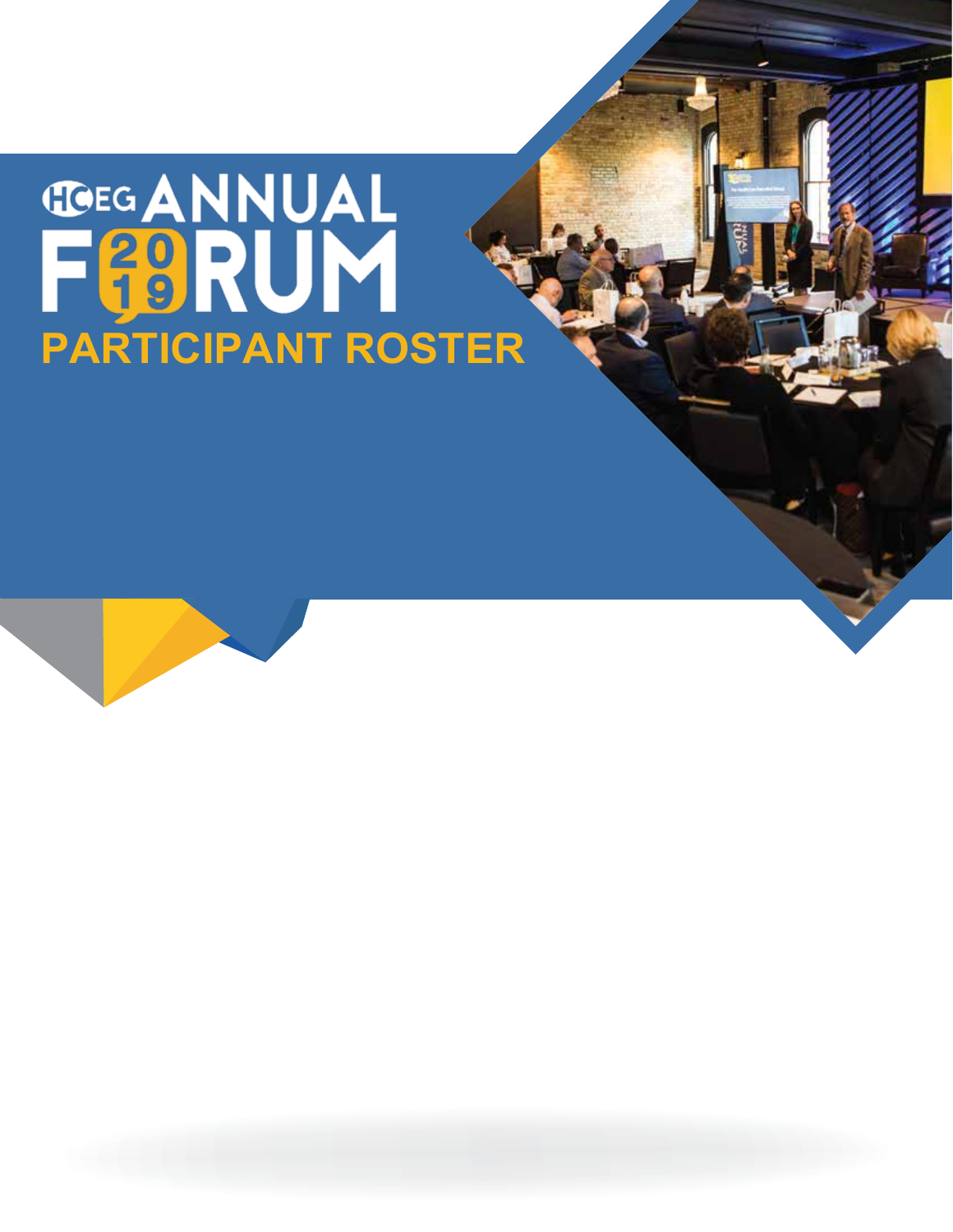#### **ALAN ABRAMSON**

SVP & CIO

*HealthPartners*

#### **ORON AFEK**

CEO

*VIM www.linkedin.com/in/oronafek/*

# **RANDY BORDELON**

VP of Enterprise Services

*eQHealth Solutions www.linkedin.com/in/randy bordelon/*

# **NIALL BRENNAN**

CEO

*Health Care Cost Institute www.linkedin.com/in/niallbrennan-37a1303/*

# **NICOLE BURNETT**

Vice President, Sales

*VirtualHealth www.linkedin.com/in/nicoleburnett-91ab63111*

# **TOM CARLETON**

Operating Partner

*Past Chairman HCEG www.linkedin.com/in/tecarleton*

## **DEREK ABRUZZESE**

Chief Strategy Officer

*Tufts Health Plan www.linkedin.com/in/derekabruzzese-8466761/*

#### **KEVIN BAHN**

AV

*HCEG*

## **ERIN BRANHAM**

Director of Events

*HCEG www.linkedin.com/in/erinbranha mcsep/*

# **MICHAEL BROUSSEAU**

Partner, CEO

*www.linkedin.com/in/michaelbrousseau-65a350 InsightDynamo*

# **MEGAN CALLAHAN**

VP, Healthcare

*Lyft www.linkedin.com/in/megana callahan/*

# **MEGAN CASTILLA**

*www.linkedin.com/in/megancastilla Healthcare Communications*

# **RACHAEL ACKER**

*Anthem Innovation*

## **DANIEL BLUMENTHAL**

Medical Director

*Devoted Health www.linkedin.com/in/danblumenthal-4a19029*

#### **DENNY BRENNAN**

Executive Director

*Massachusetts Health Data Consortium www.mahealthdata.org*

## **CHRIS BULKLEY**

Vice President Customer Support

*HealthEgde https://www.linkedin.com/in/ chrisbulkley/*

# **PHILLIP CARDONA**

Sr. Sales Executive

*Change Healthcare www.linkedin.com/in/phillipcardona-0917b915/*

# **MELISSA CELLUCCI**

Vice President

#### *VirtualHealth*

*www.linkedin.com/in/melissa cellucci/*

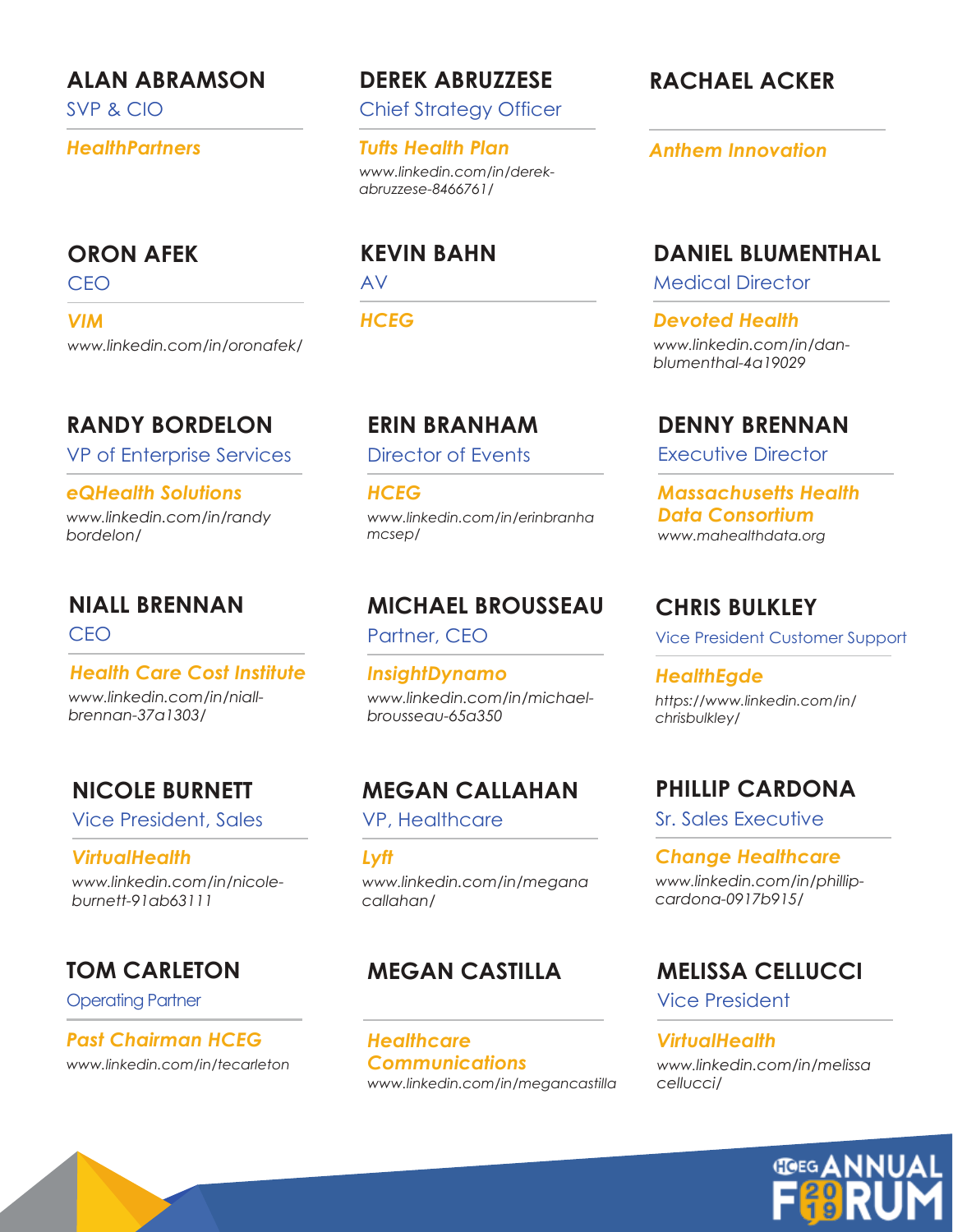**MATT COLLINS** RVP - US Healthcare

*Appian www.linkedin.com/in/4matt collins/*

# **DR. PACO CURBERA**

Director, Blockchain & Consumer Health Development

*IBM Watson Health www.linkedin.com/in/fcurbera/*

# **KEVIN DEUTSCH**

Managing Director, Health Plan Cloud

*Softheon www.linkedin.com/in/kjdeutsch/*

## **MATT EYLES**

President and Chief Executive Officer

#### *America's Health Insurance Plans (AHIP)*

*www.linkedin.com/in/matt-eyles -4519799/*

# **BILL FRIEDMAN**

VP of Payer Sales

*Zipari www.linkedin.com/in/friedman william/*

#### **YANA GALUKHINA**

Vice President, HSA Business Operations and Strategy

#### *Fidelity Investments (Health Solutions)*

*www.linkedin.com/in/yana-galukhina -357b902b/*

# **BEN CORTRIGHT**

EVP, Corporate Development

*RedCard www.linkedin.com/in/ben cortright/*

SVP, Chief Information Officer **ERIC DECKER**

*Independent Health Association www.linkedin.com/in/ericjdecker/*

# **DAVID DI LORETO, MD**

Principal

*Sg2 www.linkedin.com/in/daviddiloreto/*

# **ASHLEY FIFIELD**

VP, Key Accounts Health Plans

*Surescripts www.linkedin.com/in/ashley-fifield -44b8a57/*

**SELINA FULLER** Market Intelligence & Engagement

*Change Healthcare www.linkedin.com/in/selina-fuller/*

# **ROBERT GARNETT**

President

*Amerigroup Tennessee, an Anthem Company www.linkedin.com/in/robgarnett/*

## **RAY COSTANTINI**

Founder & CEO

*Bright.md www.linkedin.com/in/rcost/*

Softheon Consultant **DARNELL DENT**

*Softheon*

# **NICK DODARO**

Chief Medical Officer / President

*Medical Life Holdings linkedin.com/in/nicholas-r-dodaro -60148a1b/*

# **MARIYA FILIPOVA**

VP Anthem Innovation

*Anthem www.linkedin.com/in/mfilipova/*

**DAVID GALLEGOS**

**SVP Consulting Services** 

*Change Healthcare www.linkedin.com/in/davidgallegos*

Managing Partner, Strategy & Corp Dev **BILL GAYNOR**

*www.linkedin.com/in/wdgaynor GTM Results, LLC*

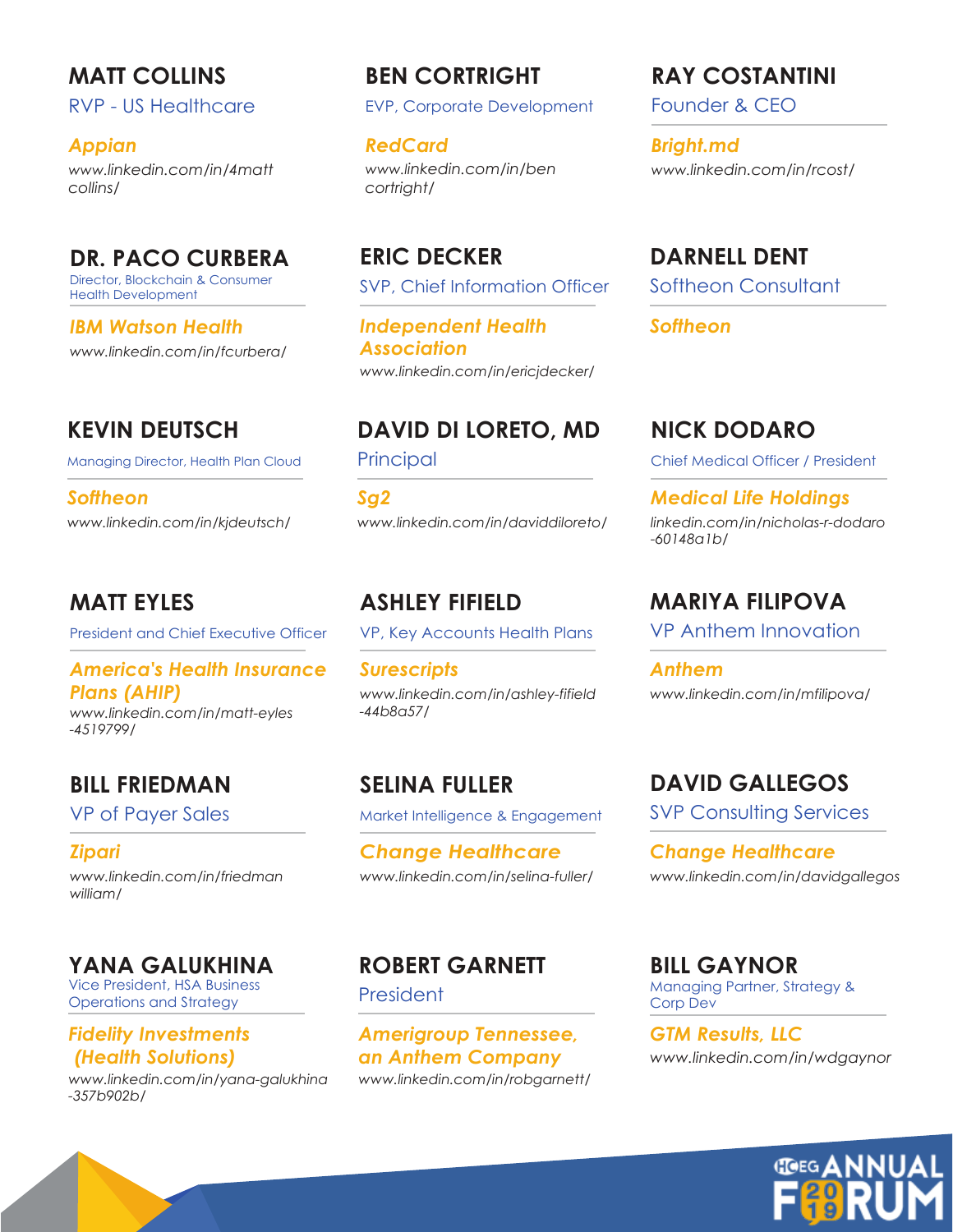CEO **SAL GENTILE** *Friday Health Plans*

#### **TRINIDAD GRANGE-KYNER**

*Anthem Innovation*

#### **LESLIE HELOU**

*www.linkedin.com/in/leslie-helou -672a0b3 MOBE*

#### **BOB HINCKLEY**

Chief Strategy Officer

#### *Capital District Physicians' Health Plan*

*www.linkedin.com/in/bob-hinckley -4243182*

# **SHERI JOHNSON**

AVP Member Enrollment & Billing

#### *UCare*

*www.linkedin.com/in/sheri-johnson -2264618/*

#### **KRIS JOSHI**

EVP and President - Network Solutions

#### *Change Healthcare*

*www.linkedin.com/in/kris-joshi -748206/*

**ARCHELLE GEORGIOU, MD**

President, Author and On-Air Medical Expert

#### *Georgiou Consulting*

*www.linkedin.com/in/ archellegeorgiou/*

VP - IT Application Delivery **LESLEY HAAK**

*Independent Health*

## **MICHAEL HENDERSHOT**

Business Development & Strategy Vice President, Medication Strategies Business Development & Strategy CEO

> *Leverage Health www.linkedin.com/in/davehenderson-804ba318*

# **ANDY HOFFMANN**

Regional Vice President

*InstaMed www.linkedin.com/company/ instamed/*

# **RICARDO JOHNSON**

Senior Director, Healthworx

*CareFirst BlueCross BlueShield www.linkedin.com/in/ricardo -healthworx*

# **CHINMAY KOMMURU**

U.S. Healthcare Expert

*Synpulse USA Inc. www.linkedin.com/in/ckommuru* President and Chief Operating **Officer IAN GORDON**

*Solera Health*

#### **ERIC HAMBORG**

Chief Commercial Officer

*MOBE*

*Association www.linkedin.com/in/eric-hamborg -68777a7/*

# **DAVID HENDERSON**

*Thrivee www.linkedin.com/in/dave-henderson -804ba318*

#### **CHRIS JASINSKI**

Director of Population Health and Quality

*Health New England www.linkedin.com/in/cfjasinski*

# **BRUCE JONES**

SVP CIO

*Excellus BCBS www.linkedin.com/in/bruce-jones -4473a82*

#### **MARILYN SCHLEIN KRAMER**

**Principal** 

#### *Neptune Associates*

*www.linkedin.com/in/marilyn-kramer -76b97b7/*

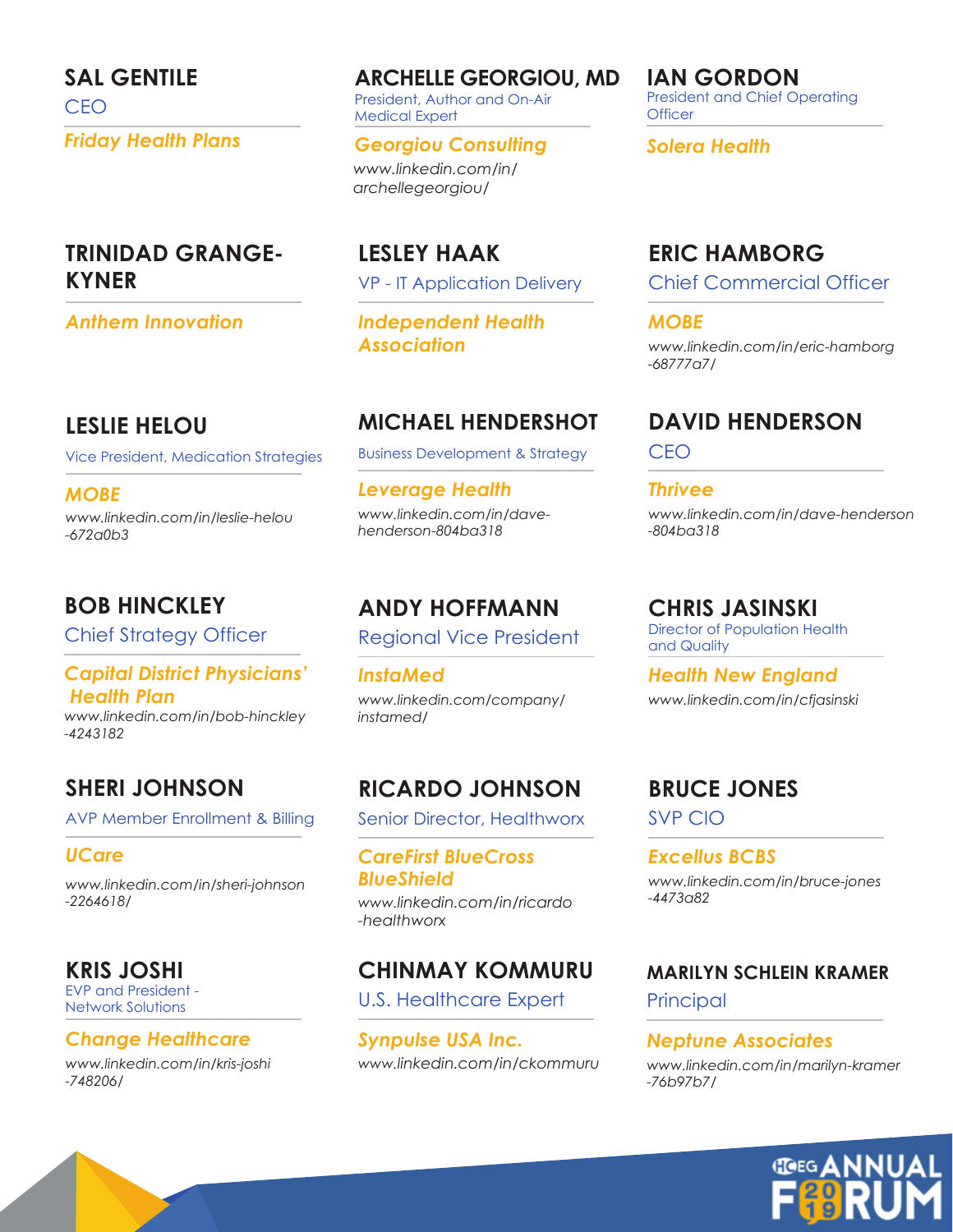**AMY KRANE** Director of Product Marketing

*Diameter Health www.linkedin.com/in/vp-marketing/*

Sr. Director Consumer and Provider Solutions **GREGORY LEGROW**

*Blue Cross Blue Shield of Massachusetts*

#### **TUOYO LOUIS**

Co-Founder | Managing Partner

*Seae Ventures www.linkedin.com/in/tuoyo/*

# **ABNER MASON**

Founder & CEO

*ConsejoSano*

**HARRY MERKIN** Vice President of Marketing

*HealthEdge www.linkedin.com/in/hmerkin15/*

# **SOPHIA MORAN**

Product Marketing Manager

*HealthEdge*

*www.linkedin.com/in/sophiamoran-9782969a/*

# **IAN LAIRD**

National Vice President of Growth

*DaVita Health Solutions www.linkedin.com/in/ian-laird -278213/*

Quizmeister-in-Chief **AL LEWIS**

*Quizzify www.linkedin.com/in/al-lewis-57963/*

Managing Member **RICHARD LUNGEN**

*Leverage Health www.linkedin.com/in/richardlungen*

**BETH MAXWELL** VP of Business Development

*Zipari www.linkedin.com/in/beth-maxwell -0b259925/*

**JEFF MICKLOS** Executive Director

*Health Care Transformation Task Force www.linkedin.com/in/jeff-micklos -a0a4129/*

# **PATRICK MULVEHILL**

Chief Technology Officer

*Excellus BCBS www.linkedin.com/in/patrick-mmulvehill-a5476a3/*

## **KIRSTEN LAWSON**

*Anthem Innovation*

#### **PETER LICURSI**

**CRO** 

*Zipari www.linkedin.com/in/peterlicursi/*

# **GREGORY MAROTTA**

President & CEO

*CleanSlate Centers Inc. www.linkedin.com/in/gregorymarotta-0346956/*

# **CATE MCCONNELL**

Global Industry Leader, Healthcare **Payers** 

*Appian www.linkedin.com/in/cate-bowman -mcconnell-mba-cphims-6243663/*

#### **ANN MOND JOHNSON** CEO

*American Telemedicine Association www.linkedin.com/in/annmondjohnson*

#### **MARK NATHAN**

CEO and Founder

*Zipari www.linkedin.com/in/marknathan/*

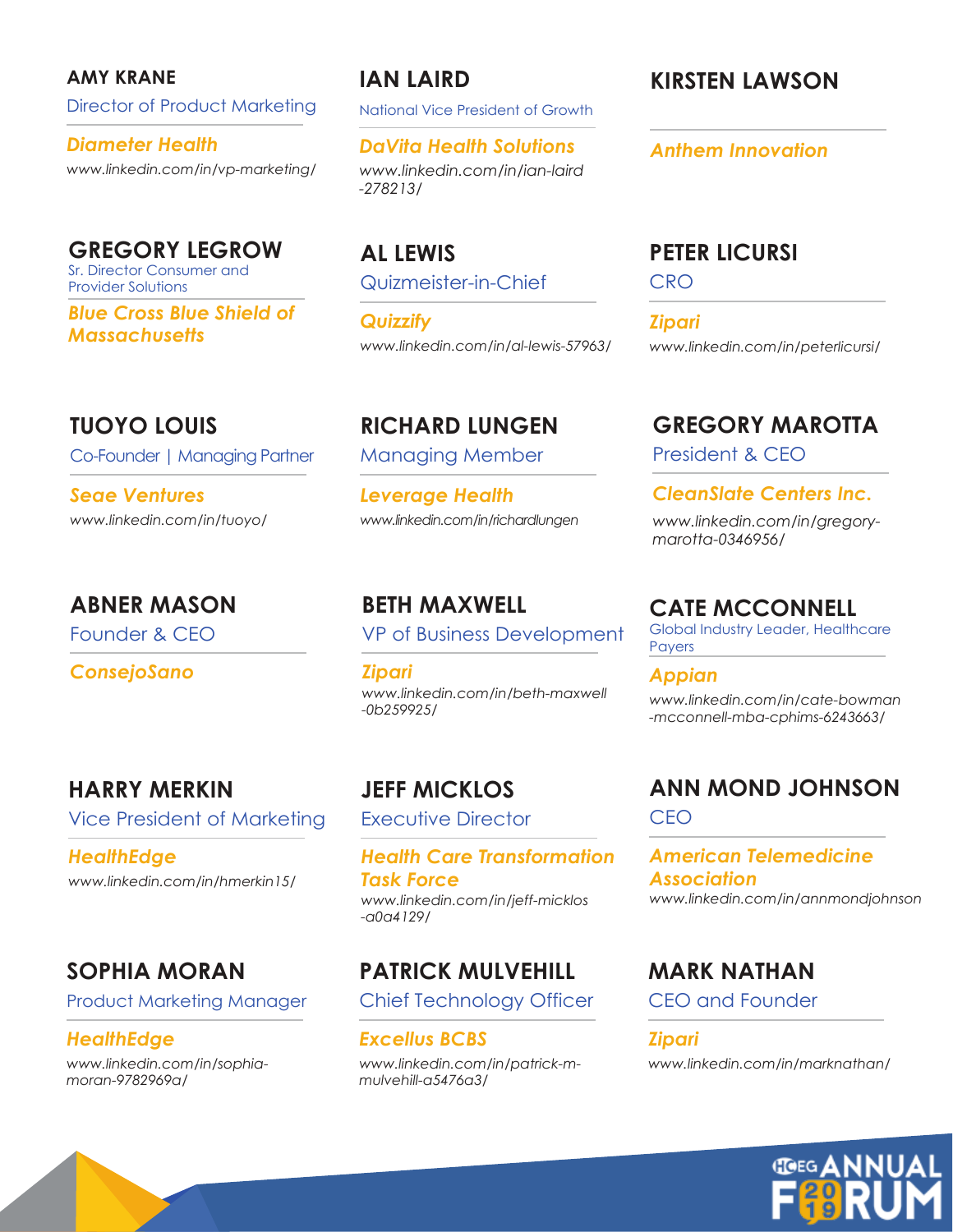## **MARCELA OLIVER**

Social Media Manager

*HCEG www.linkedin.com/in/marcelaoliver*

#### **ANGELA PERRI**

VP Business Alignment & **Transformation** *UPMC Health Plan*

*www.linkedin.com/in/perrisolnceo*

## **MATT PRESLEY**

Vice President, Strategic Accounts

*Solera www.linkedin.com/in/matthewpresley/*

# **ANN REMOTIGUE**

HCEG Staff

*HCEG*

# **JOHN ROCHE**

Account Executive

*Appian www.linkedin.com/in/johnroche4/*

# **ANDY SAXON**

Account Executive

*Appian www.linkedin.com/in/andysaxon007* **ERIKA PABO** Chief Health Officer

*Humana Edge, Humana www.linkedin.com/in/erikapabo/*

# **JERRY POLCARI**

Procurement Officer & HCEG Alumni

*MBTA www.linkedin.com/in/jerry-polcari -b215772/*

Chief Technology Officer **DAVID QUERUSIO**

*Harvard Pilgrim Health Care www.linkedin.com/in/davidquerusio-0b17641/*

VP & Chief Health Officer **DR. KYU RHEE**

*IBM Watson Health www.linkedin.com/in/kyurheemd/*

**JULIANA RUIZ** Management

*HCEG www.linkedin.com/in/julianaruiz/*

**EUGENE SAYAN**

CEO

*Softheon www.linkedin.com/in/eugenesayan/*

# **KEVIN PEREAU**

Founder/CEO

*TranscendIT Health www.linkedin.com/in/kevinpereau-990913/*

**SUE POWERS**

Chief Growth Officer

*VirtualHealth www.linkedin.com/in/sue-powers -85b42b2/*

Executive Director, Women's & Children's **PERRY ANN REED**

*WakeMed Health & Hospitals www.linkedin.com/in/perryannreed/*

#### **STEPHANIE R. RICHARDSON**

Director, Government Programs

*HPHC www.linkedin.com/in/ stephanierrichardson/*

**BOB RUOCCO** VP, Chief Information Officer

*HealthNow New York*

# **ERIC SCHAEFER**

CEO

*RedCard www.linkedin.com/in/eric-schaefer -9bb5731b/*

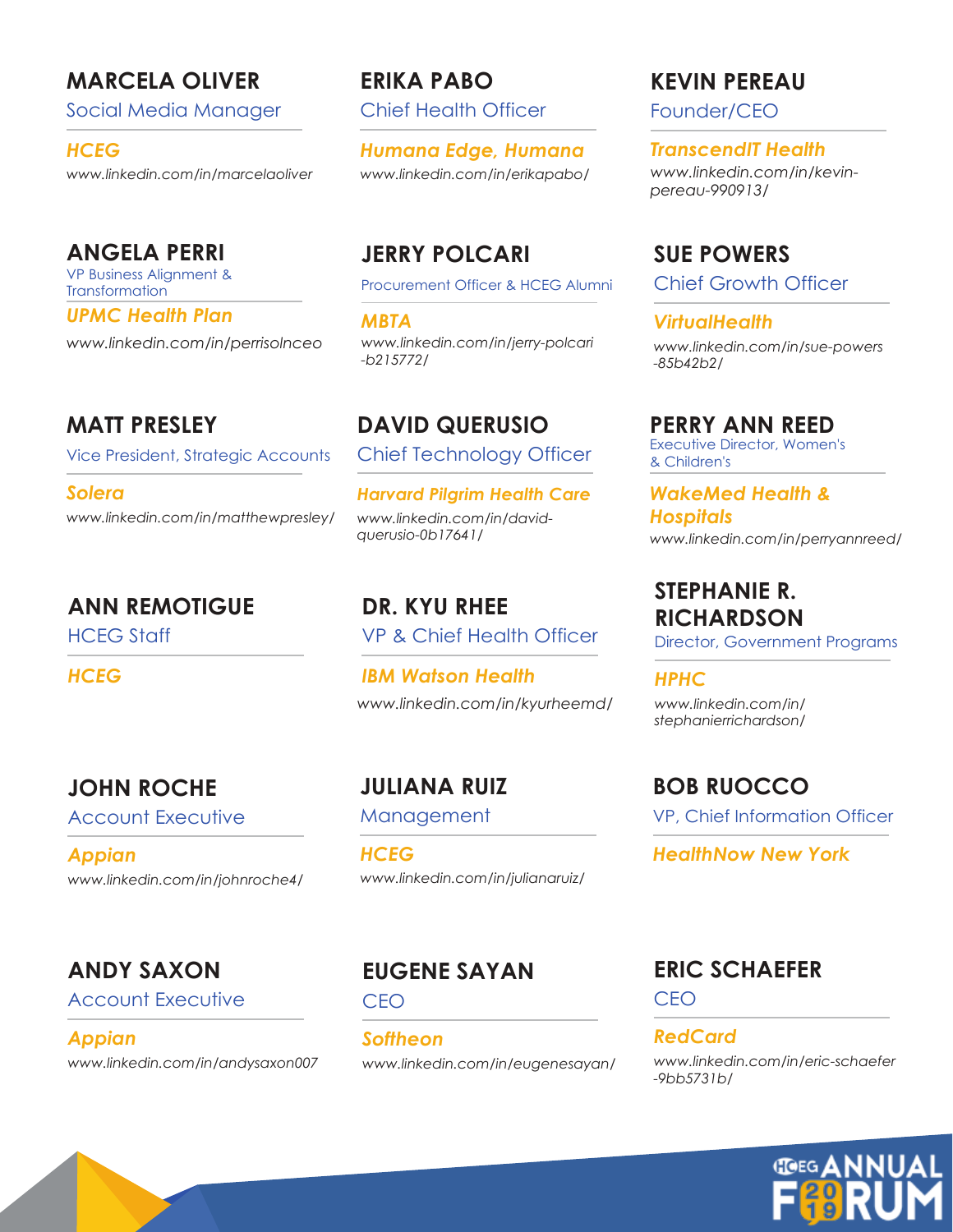## **ERIC SCHULTZ**

Former CEO

#### *HPHC*

*www.linkedin.com/in/eric-h-schultz -26b6193*

#### **MIKE SHUMER**

CEO

#### *Medical Life Holdings*

*www.linkedin.com/in/michaelshumer-b6933013/*

## **STEVE SISKO**

Digital Healthcare Strategist

*HCEG www.linkedin.com/in/stevesisko/*

## **CHARLES STELLAR**

President & CEO

#### *WEDI*

*www.linkedin.com/in/charles-stellara4211226?lipi=urn%3Ali%3Apage%3Ad \_flagship3\_profile\_view\_base\_contac t\_details%3B8gLfFdyDQ5yq2IB93Qa4IA %3D%3D*

# **MARK STRYKER**

SVP Digital and Consumer Portfolio

*Leverage Health www.linkedin.com/in/markkstryker/*

# **CLAUDINE SWARTZ**

#### *Boston Medical Center Health Plan*

*www.linkedin.com/in/ claudineswartz//*

# **VINAY M. SHAH**

Principal & Founding Team Member

*LTP www.linkedin.com/in/vinaymshah/*

# **KIM SINCLAIR**

CIO

*Boston Medical Center Health Plan*

#### **ELLIE SOEFFING**

**Principal** 

*Soeffing Associates www.linkedin.com/in/ellie-soeffing/*

VP, Healthcare Economics and Analytics Ops **SARA STEVENS**

*Capital District Physicians' Health Plan*

# **BILL STUART**

Director of Strategy and Compliance

*Benefit Strategies www.linkedin.com/in/william-stuart -hsa-guru/*

# **ANDREA TAGER**

Director, HSA Channel Marketing

*Fidelity Investments (Health Solutions) www.linkedin.com/in/andreatager/*

# **MICHAEL SHERMAN**

SVP & Chief Medical Officer

#### *Harvard Pilgrim Health Care*

*www.linkedin.com/in/michaelsherman-1a824a1/*

#### **MANJI SINGH**

CIO

*Independent Living systems*

*www.linkedin.com/in/ manjindersingh/*

#### **JOHN SPECHT**

VP, Sales and Marketing

*eQHealth Solutions www.linkedin.com/in/john-specht -640554a/*

#### **RYAN STEWART**

Managing Director

*SVB Leerink*

# **JOSH STURM**

VP, Key Accounts Health Plans

#### *Surescripts*

*www.linkedin.com/in/joshua-sturm -39998832/*

#### **FERRIS TAYLOR**

Executive Director

*HCEG www.linkedin.com/in/ferris-taylor/*